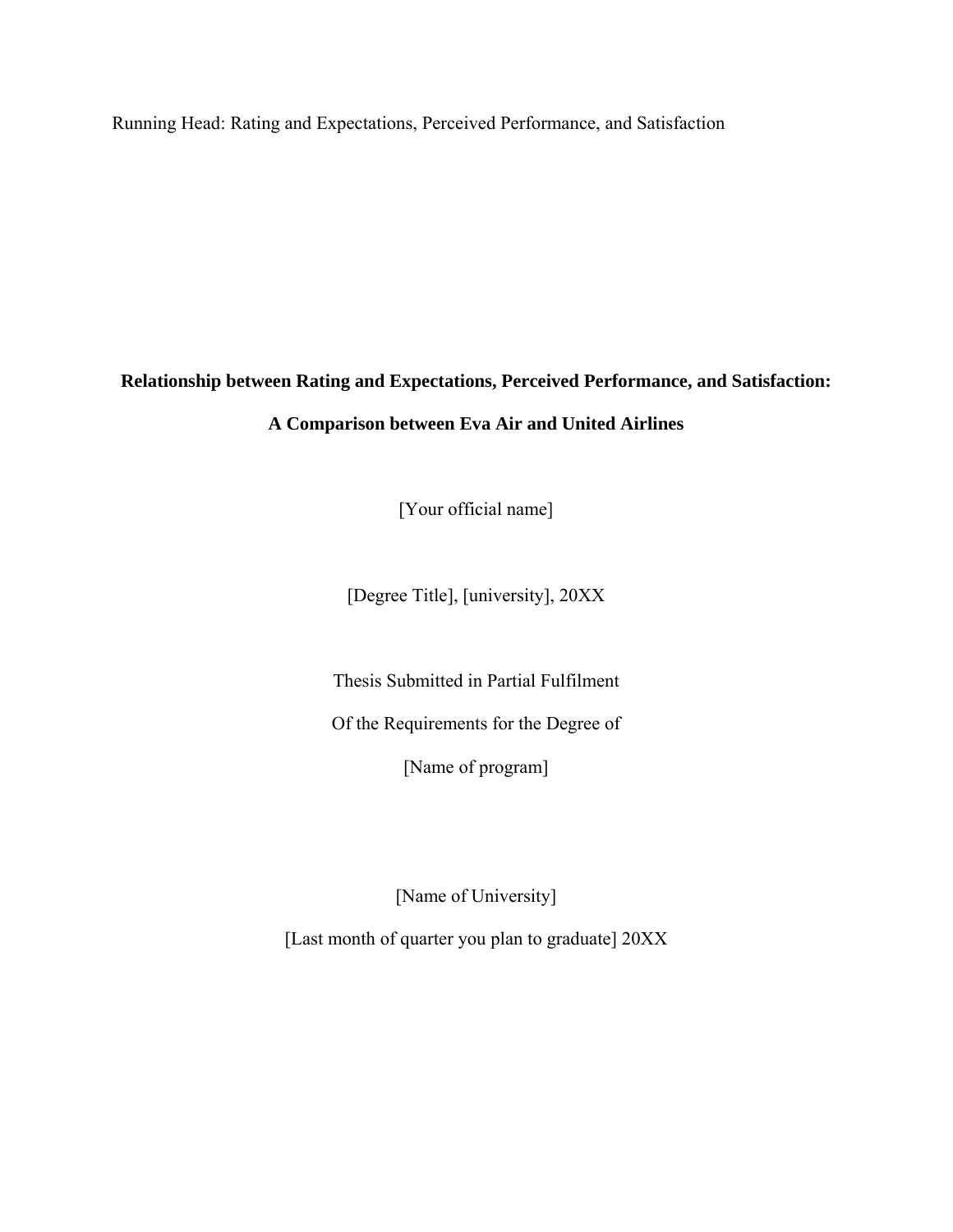## **ABSTRACT**

The research problem of this study is two-fold. First is to understand the fundamentals on which the concept of high and low ratings of airline services is based upon and the factors that are involved in increasing or decreasing the rating of any airline. Whereas the second problem is to analyze two airlines of Taiwan and study the relationship of customer expectation and satisfaction found in these two airlines. This study is based on quantitative research design using questionnaire survey as data collection method and using regression and correlation to achieve the aims and objectives of this study. The study concludes that there is positive and statistically significant relationship between ratings and pre-flight expectations flight performance, and satisfaction. A number of factors that have positive influence on these aspects were identified in the study.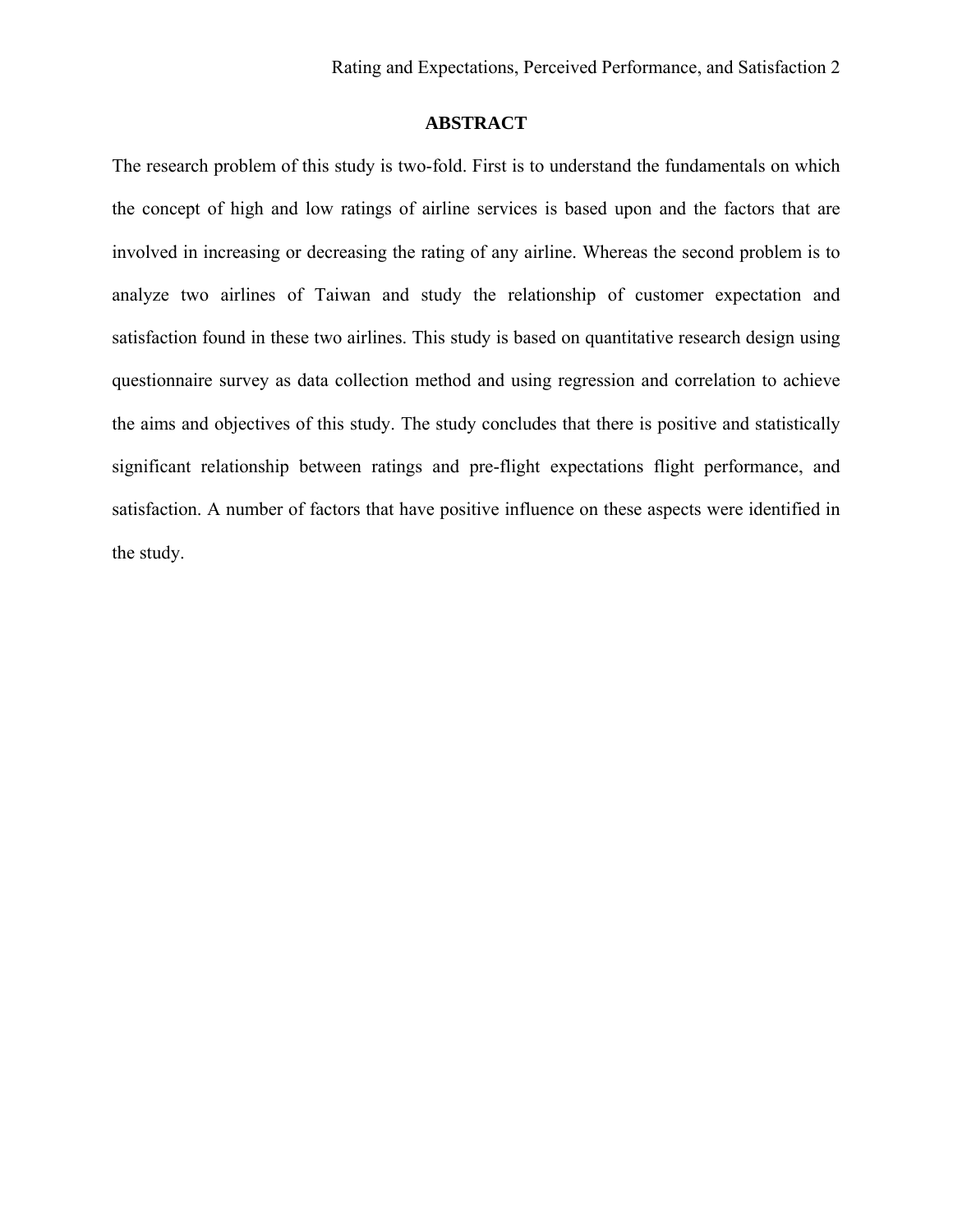# **Table of Contents**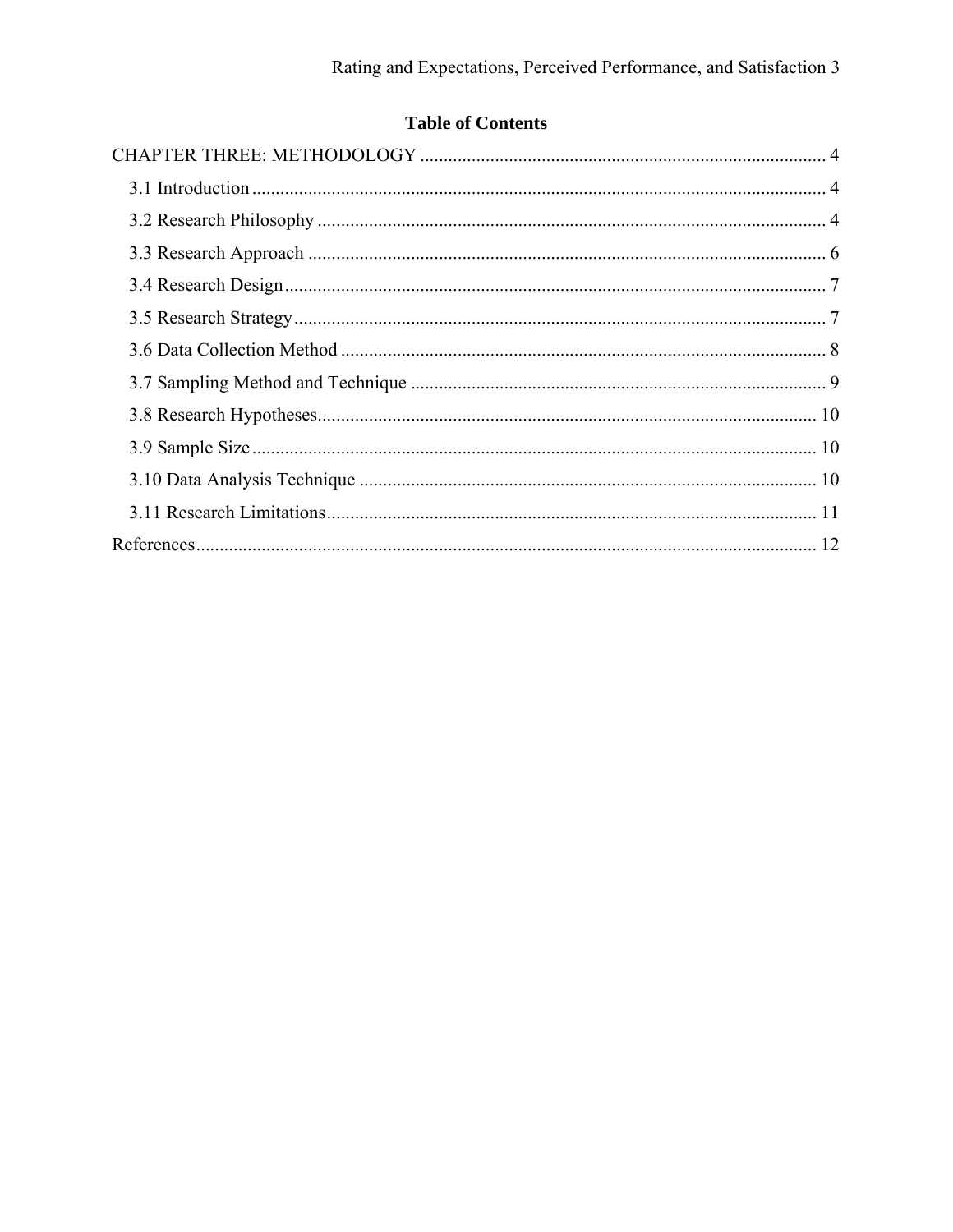## **CHAPTER THREE: METHODOLOGY**

#### <span id="page-3-1"></span><span id="page-3-0"></span>**3.1** *Introduction*

According to the study conducted by Krippendorff (2012),methodology is one of the importantchapters of the entire research that includes all the technical and methodical details of the study, which are necessary for the researcher in order to achieve the research aim and objectives and address the research problem. On the whole, in this research, the researcher determined to evaluate the relationshipbetween rating and expectations, perceived performance, and satisfaction, particularly in the airline industry of Taiwan. According to the requirement of the study, this chapter includes the particular methods and techniqueswhich are essential for the researcher to be completed.

In this regard, the researcher retrieves or collects the essential data by using the informational sources such as, internet sources, journals, articles, public, and private libraries. This chapter includes the essential components of the research methodology, which are essential for the research to be accomplished including research approach, research design, research philosophy, research strategy, sampling method and technique, data collection method and technique, sample size, research limitations, and ethical consideration.

#### <span id="page-3-2"></span>**3.2** *Research Philosophy*

As stated by Orlikowski (2010:23), research philosophy is a conception or faith in accordance with the approach in which the information or data concerning the phenomenon of research have to be used, collected, and evaluated. In addition, research philosophy is a technique to recognise the source, nature, and enhancement of knowledge and information.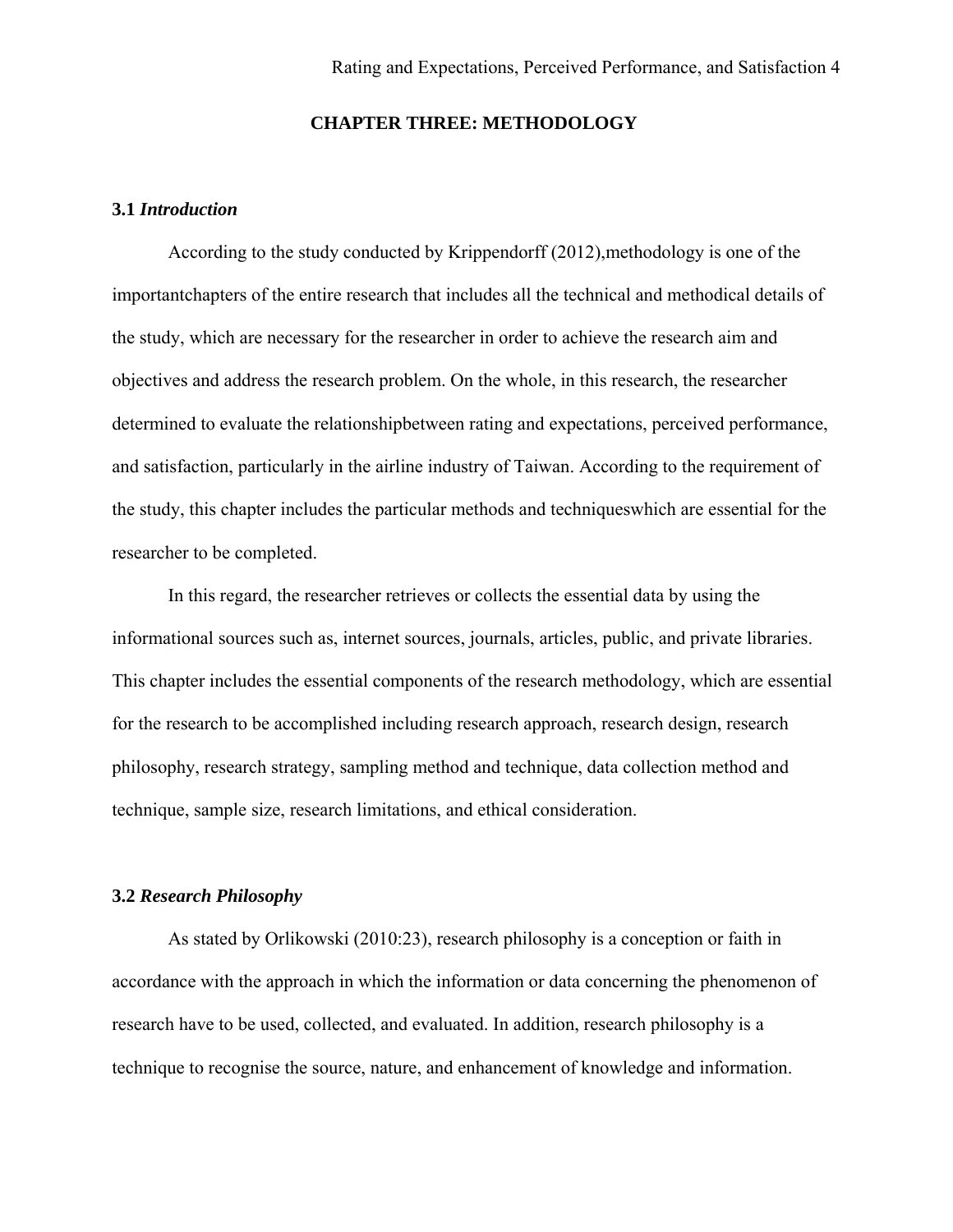Particularly in this research, research philosophy involves awareness and structuring the suppositions and perceptions. Research philosophy could also be referred as research paradigm that outlines the structure of the study and supports the theoretical and conceptual framework of the study. Furthermore, research philosophy or paradigm also outlines the research methods and strategies that have been undertaken by the researcher for the research to be conducted.

As stated by Creswell (2012), there are three types of research philosophy that can be used by the researcher for addressing the research aim and objectives including interpretivism, realism, and positivism. Interpretivism is an approach to the social science that opposes the positivism that encompasses the natural science(Goldkuhl2012:135). Predominantly, the collection of thought and beliefs in philosophy of law and the contemporary jurisprudence are referred as interpretivism. Interpretivism philosophy uses the understanding of an individual in terms of different thoughts and ideas that develops from the ideas, thoughts and findings of the researcher.

In contrast, the philosophy of realism is a supposition that independent to the perceptions and uses the facets of reality, linguistic practices, beliefs, and conceptual schemes of an individual. In the words of Easton (2010:118), realism applies the principles and philosophies of real world in the study and a situation in which the researcher or individual is experienced and practiced the reality of the real world. In this regard, realism belongs to the conception of past and future, moral categories and thoughts, material world, numerical entities, universals, and material world. Researchers who profess realism claim that there is an association among reasoning and reality representation.

Lastly Taylor and Medina (2013:1) discussed their study about positivism that it is an approach that can be used by the researcher as it relates the observations and interpretations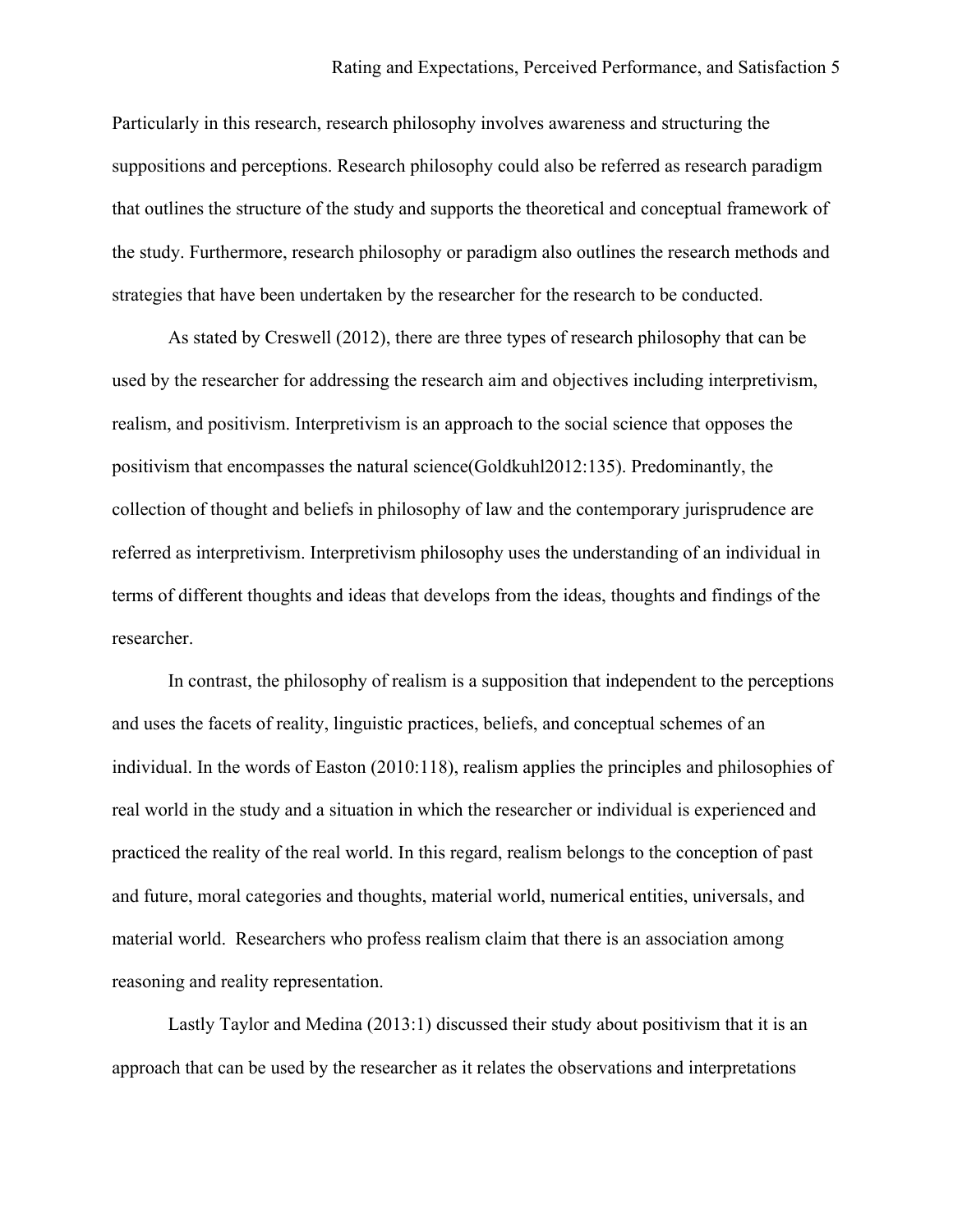acquired from the personal experience and practice with the research strategy and research design in order to address the research problem. Positivism usually used by the researcher if he or she is determined to conduct the research quantitatively as it uses the numerical entities and statistical analysis in order to interpret the research findings and results. According to nature of the study that is quantitative research design, positivism research philosophy has been used by the researcher as it uses empirical observation in orderapprove or disapprove the research hypotheses.

#### <span id="page-5-0"></span>**3.3** *Research Approach*

According to the study conducted byMaxwell (2012), research approaches can be classified into two types including inductive and deductive approach. Inductive approach could be defined as an argumentative method founded on fundamental laws and rules that are used and followed all over the globe. In contrast, Jahn (2011:745) stated that deductive approach applied in the study on the basis of past experiences, models and theories in order to construct a new theory or hypothesis according to the requirement of the existing study. Moreover, deductive research approach converts the general observations and interpretations to the specific as per the nature of the study.

As discussed in the previous chapter, the existing research includes the prior literature reviews, and past conducted studies in order to support the generated hypothesis, thus the researcher is determined to use the deductive research approach in order to test and approve or disapprove the research hypotheses.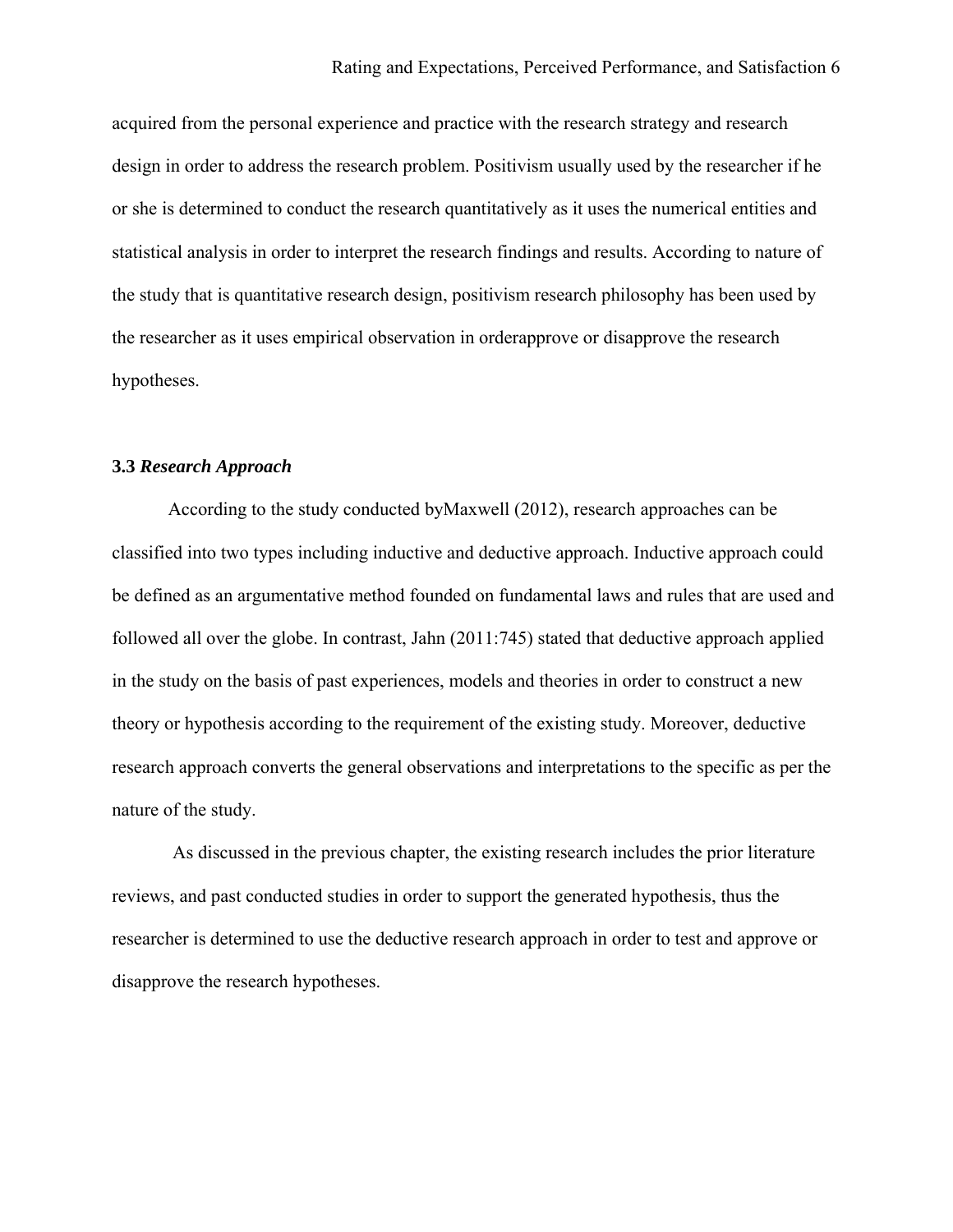#### <span id="page-6-0"></span>**3.4** *Research Design*

Research design is also an important aspect of research methodology that acquires proper attention when commencing a research study. The research methodology is founded on the research design as it uses the concepts and ideas to collect the essential information and data in a particular way. In the words of Creswell (2013), there are three types of research designs that can be used by the researcher in order to address the research problem including qualitative, quantitative, and mixed method research design. Turner III (2010:754)stated that qualitative research design involves the responses of the respondents or participants that have been engaged in the research study. These responses are supported by the personal feelings, experience, perception, and thoughts.

 On the other hand, quantitative research design uses statistical approaches and techniques in order to analyse the research findings and to test the generated hypothesis according to the gathered data through respondents (Williams 2011). Last of all, the mixed method approach is a combination of both quantitative and qualitative research design. As per the nature of the study, the researcher has used the quantitative research design in the current study in order to address the research problem. Since the quantitative research design uses the numerical entities and statistical techniques in order to interpret the results and research findings, so the researcher is determined to use this research design in the present study.

#### <span id="page-6-1"></span>**3.5** *Research Strategy*

Research strategy is another significant approach or strategy that are important for the research to be accomplished. Research strategy provides convenience and accessibility in accordance with the execution of entire research study. In order to address the research problem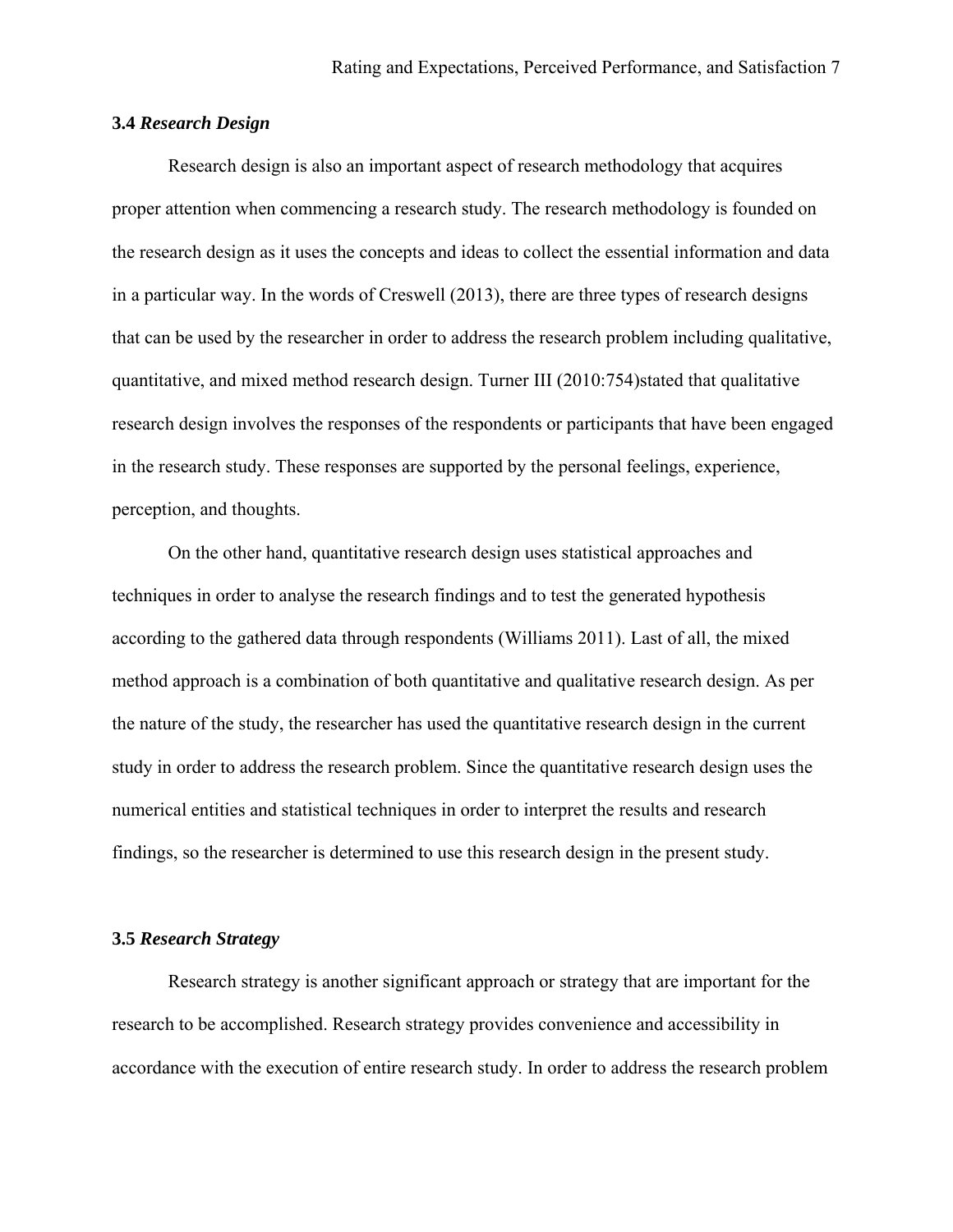and questions, research strategy provides continuous flow of research to the researcher that is crucial for maintaining the constant flow of research (Saunders 2011). As per the nature of the research design that is purely quantitative, the researcher has used the close-ended questionnaires for acquiring the essential information and data from the respondents and participants of the study. Questionnaires were filled by the 100 respondents or customersof both EVA and United Airlines. The interpretations and results which are obtained from these 100 questionnaires have been mentioned in the appendix. In addition to it, the researcher has used SPSS as a statistical tool in order to covert the numeric entities of Likert's scale into words. For this purpose, the researcher has used the correlation methods as it investigates the relationship of independent variable with the dependent variable or variables.

#### <span id="page-7-0"></span>**3.6** *Data Collection Method*

Data collection method is an essential approach that makes the study effective in order to address the research problem. According to Smith (2015), there are two methods of data collection including primary and secondary method. Primary data collection refers to the collection of new and first-hand information or data by using the research instruments such as, questionnaires, personal experiences of respondents, and interviews.

 On the other hand, secondary data collection refers to the collection of second-hand information by means of prior literature review and past conducted studies that have been directed in the same manner as the chosen subject of the study. In this current study, the researcher has used both types of data collection method. In this regard, the researcher has collected the primary data by means of questionnaires, while the secondary data has been obtained by means of past conducted studies and past literatures.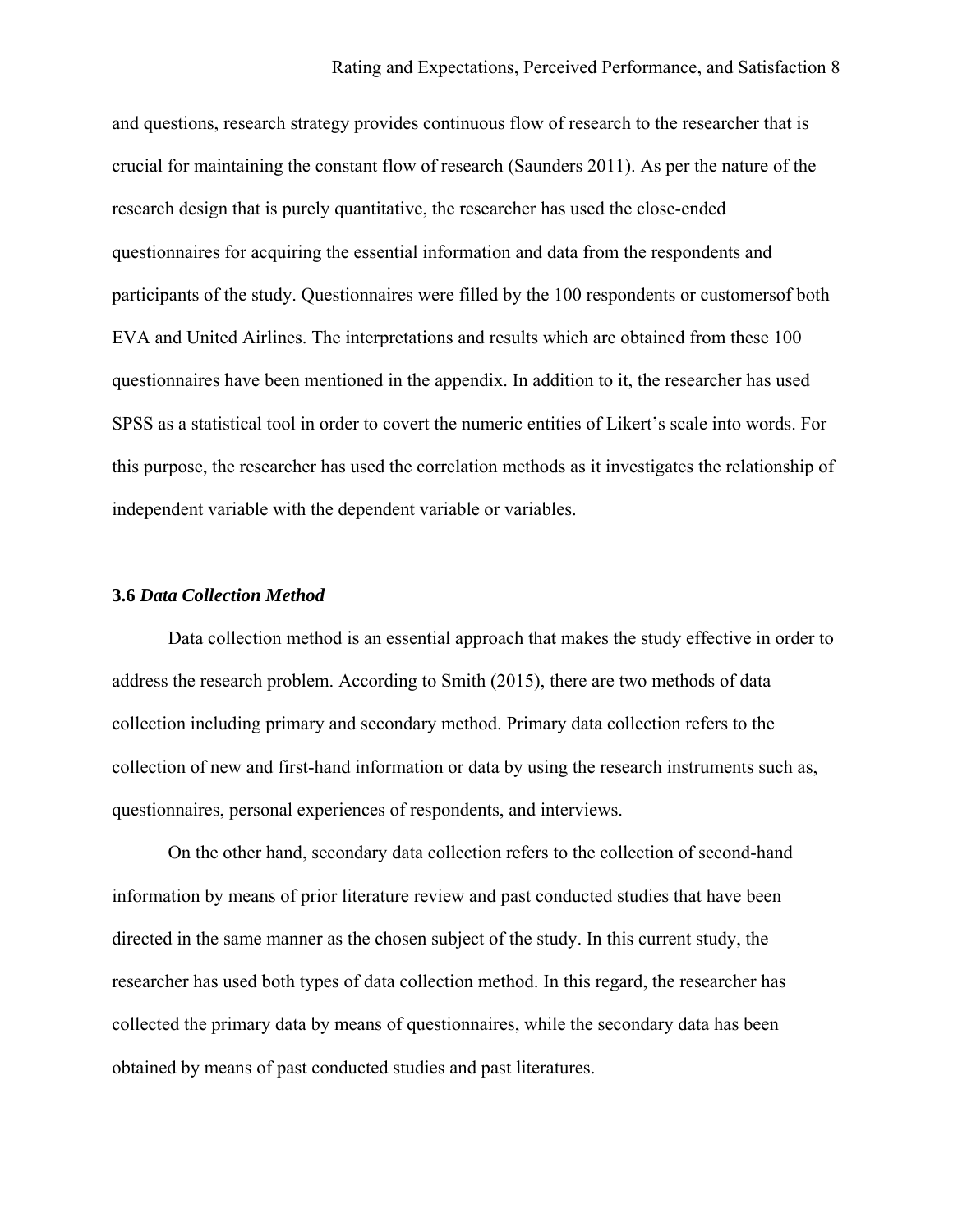#### <span id="page-8-0"></span>**3.7** *Sampling Method and Technique*

As stated by Baltar and Brunet (2012:57)sampling methods provide the guidance to the researcher in order to gather information or data in accordance to the nature and requirement of the study. There are two methods of sampling that can be used by the researcher including probability and non-probability sampling technique.

Probability sampling technique refers to the selection of respondents on the basis of a principle that all participants have an equal opportunity to be included in the sample size. Probability is further classified in to three types including cluster sampling, simple random sampling, and random sampling (Sadler et al. 2010:369) On contrary, non-probability sampling refers to a sampling method where the samples are collected in a process that does not give the equal chance to the participant to be included in the research population. It is further classified into four types including judgemental sampling, snowball sampling, convenience sampling, and quota sampling (Baker et al. 2013). Convenience sampling technique refers to the sampling technique where participants are selected on the basis of their convenience and closeness to the researcher.

Quota sampling technique works on the basis of traits and character of participants that are crucial for the research to be accomplished. Snowball sampling methods involves the referrals of the participants that have formerly been engaged with the research. Last but not least, judgemental sampling method usually used by the researcher as it selects the participants on the basis of personal judgements and perceptions(Robinson 2014:25).

In this current study, the researcher has employed the non-probability sampling technique, among which the researcher has undertaken the convenience sampling technique as it selects the respondents on the basis of easiness and convenience of the researcher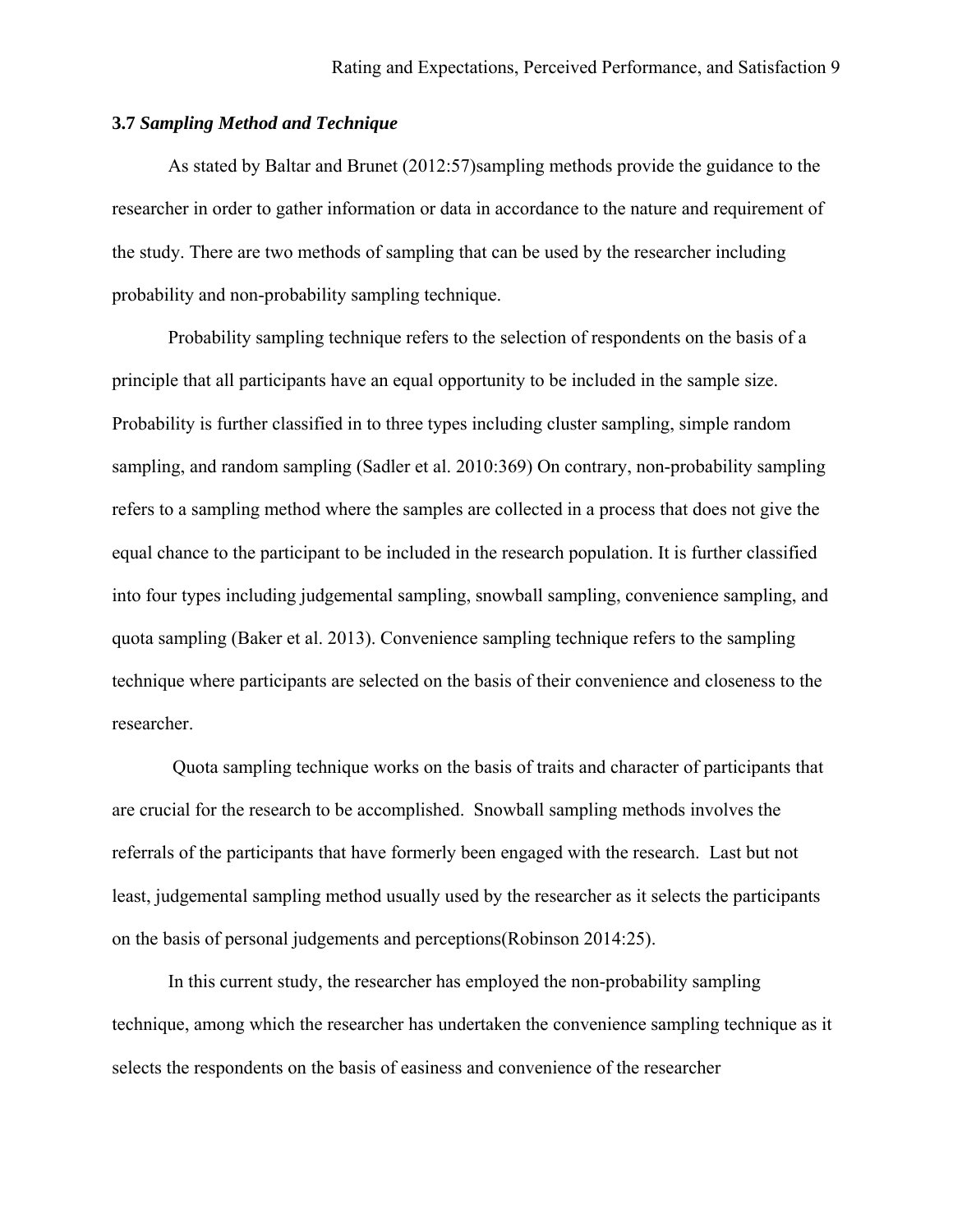#### <span id="page-9-0"></span>**3.8** *Research Hypotheses*

 Hypotheses are essential constituents of the methodology which are important for the research as its acceptance or rejection depicts the significance of the study. According to the nature of the study, following hypotheses has been constructed by the researcher:

- $H_1$ : Rating has significant impact on customers' expectation
- $H<sub>0</sub>$ : Rating has no significant impact on customers' expectation
- H2: Rating has significant impact on customers' perceived performance
- $H<sub>0</sub>$ : Rating has no significant impact on customers' perceived performance
- H3: Rating has significant impact on customers' satisfaction
- $H<sub>0</sub>$ : Rating has no significant impact on customers' satisfaction

#### <span id="page-9-1"></span>**3.9** *Sample Size*

 By using the convenience sampling technique, 100 customers of EVA Air and United Airlines has been used as a sample size of the study in order to evaluate the relationship between rating and expectations, perceived performance, and satisfaction.

#### <span id="page-9-2"></span>**3.10** *Data Analysis Technique*

In this particular research, the Likert's scale questionnaires have been used by the researcher in order to acquire the data the participants or respondents. In Likert's scale questionnaires, the data is present in the form of numbers, and researcher needs more interpretations and elucidations in order to achieve the aim and objectives of the research. These interpretations could be achieved by using the appropriate technique to covert the numbers of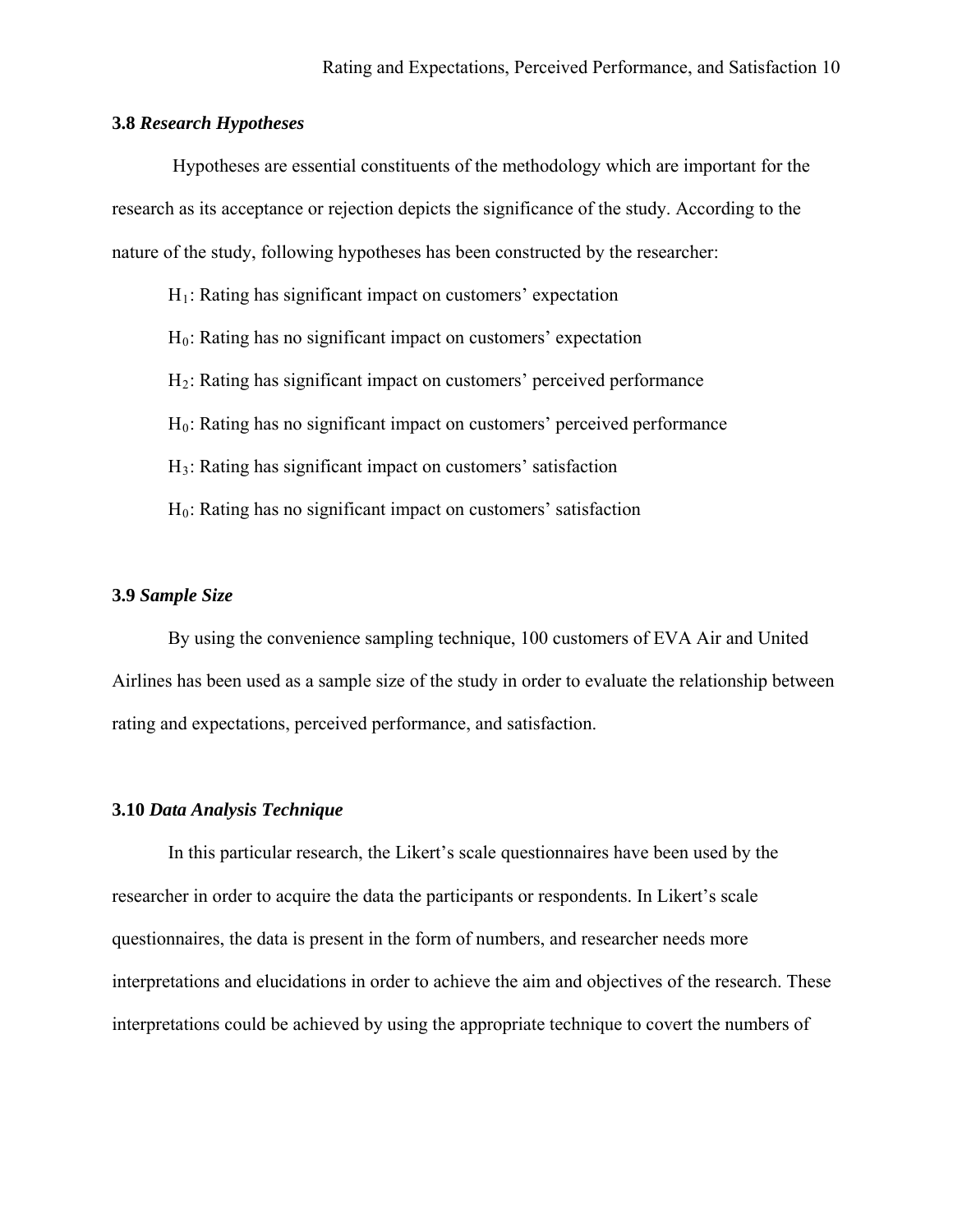Likert scale into the words. For this purpose, the research has used the SPSS technique for the conversion of numerical data into explanations in detail by means of figures and charts.

## <span id="page-10-0"></span>**3.11** *Research Limitations*

There is one limitation for this data collection design. As this research model is designed, the main purpose of the first part of the questionnaire is to understand the relationships between rating, expectations and flight experience. In terms of expectations, it is better to survey passengers before on-board flights, and ask them to answer the rest of the questionnaire when their journey ends. In this case, the data would be more accurate to understand how those factors influence each other. However, this is impossible to accomplish due to the difficulty of tracking the same passengers to finish the questionnaire. This would require more time and support to acquire data. Unfortunately, the data collection applied in this research is not able to compare the same passengers before departure and after arrival. Although it might influence the credibility of results, expectations usually are the same for frequent flyers.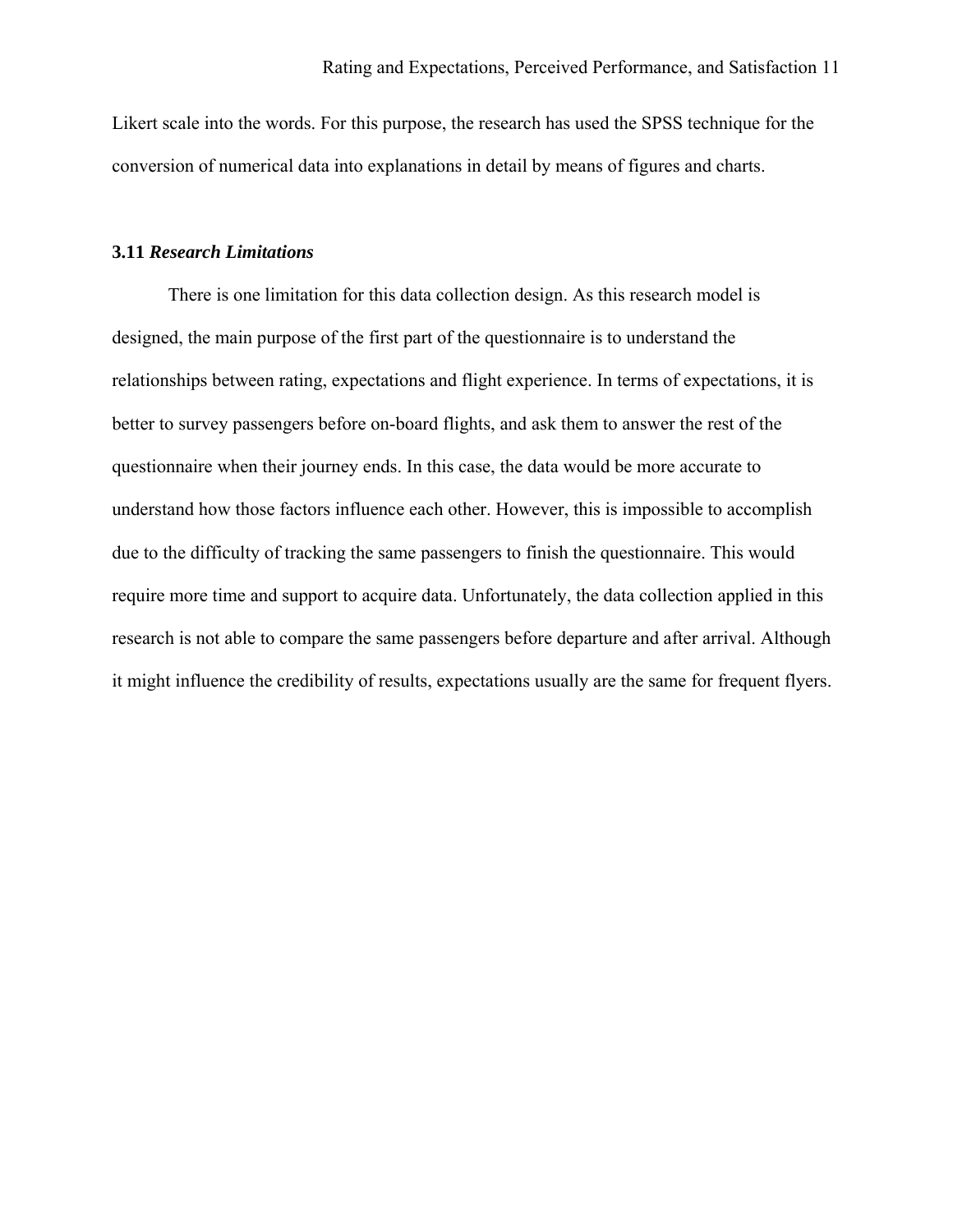## **References**

- <span id="page-11-0"></span>Aleksieva, N. M. (2011). Service quality perception analysis to define loyalty in the airline industry.
- Baker, D. M. A. (2013). Service quality and customer satisfaction in the airline industry: a comparison between legacy airlines and low-cost airlines. *American Journal of Tourism Research*, *2*(1), 67-77.
- Baker, D. M. A. (2013). Service quality and customer satisfaction in the airline industry: a comparison between legacy airlines and low-cost airlines. *American Journal of Tourism Research*, *2*(1), 67-77.
- Baker, R., Brick, J. M., Bates, N. A., Battaglia, M., Couper, M. P., Dever, J. A., ...andTourangeau, R. (2013). Summary report of the AAPOR task force on nonprobability sampling. *Journal of Survey Statistics and Methodology*, smt008.
- Baltar, F., and Brunet, I. (2012). Social research 2.0: virtual snowball sampling method using Facebook. *internet Research*, *22*(1), 57-74.
- Basfirinci, C., andMitra, A. (2015).A cross cultural investigation of airlines service quality through integration of Servqual and the Kano model. *Journal of Air Transport Management*, *42*, 239-248.
- Belobaba, P., Odoni, A., and Barnhart, C. (2015). *The global airline industry*.John Wiley and Sons.
- Bogicevic, V., Yang, W., Bilgihan, A., andBujisic, M. (2013).Airport service quality drivers of passenger satisfaction. Tourism Review, 68(4), 3-18.
- Bölke, S. (2014).*Strategic Marketing Approaches Within Airline Management: How the Passenger Market Causes the Business Concepts of Full Service Network Carriers, Low*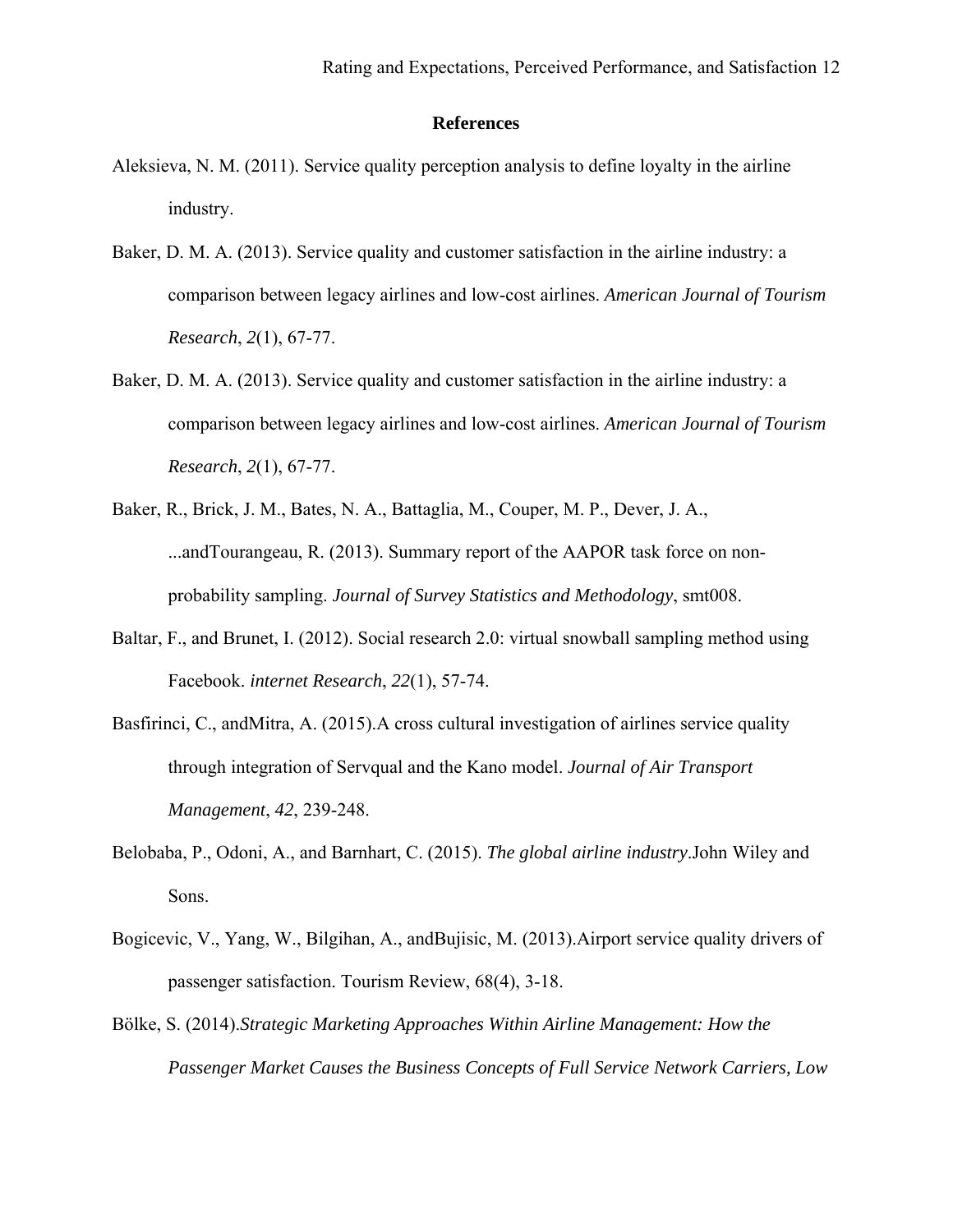*Cost Carriers, Regional Carriers and Leisure Carriers to Overlap.* Anchor Academic Publishing (aap\_verlag).

- Chen, C. F., and Chen, F. S. (2010).Experience quality, perceived value, satisfaction and behavioral intentions for heritage tourists. *Tourism management*, *31*(1), 29-35.
- Creswell, J. W. (2012). *Qualitative inquiry and research design: Choosing among five approaches*. Sage publications.
- Creswell, J. W. (2013). *Research design: Qualitative, quantitative, and mixed methods approaches*. Sage publications.
- Dabholkar, P. A., and Sheng, X. (2012). Consumer participation in using online recommendation agents: effects on satisfaction, trust, and purchase intentions. *The Service Industries Journal*, *32*(9), 1433-1449.
- Diaconu, L. (2012). The Evolution of the European Low-cost Airlines 'Business Models.Ryanair Case Study. *Procedia-Social and Behavioral Sciences*, *62*, 342-346.
- Easton, G. (2010). Critical realism in case study research. *Industrial marketing management*, *39*(1), 118-128.
- Erdil, S. T., andYıldız, O. (2011).Measuring service quality and a comparative analysis in the passenger carriage of airline industry. *Procedia-Social and Behavioral Sciences*, *24*, 1232-1242.
- Ernst, H., Hoyer, W. D., Krafft, M., and Krieger, K. (2011).Customer relationship management and company performance—the mediating role of new product performance. *Journal of the Academy of Marketing Science*, *39*(2), 290-306.
- Evans, N., Stonehouse, G., and Campbell, D. (2012). *Strategic management for travel and tourism*.Taylor and Francis.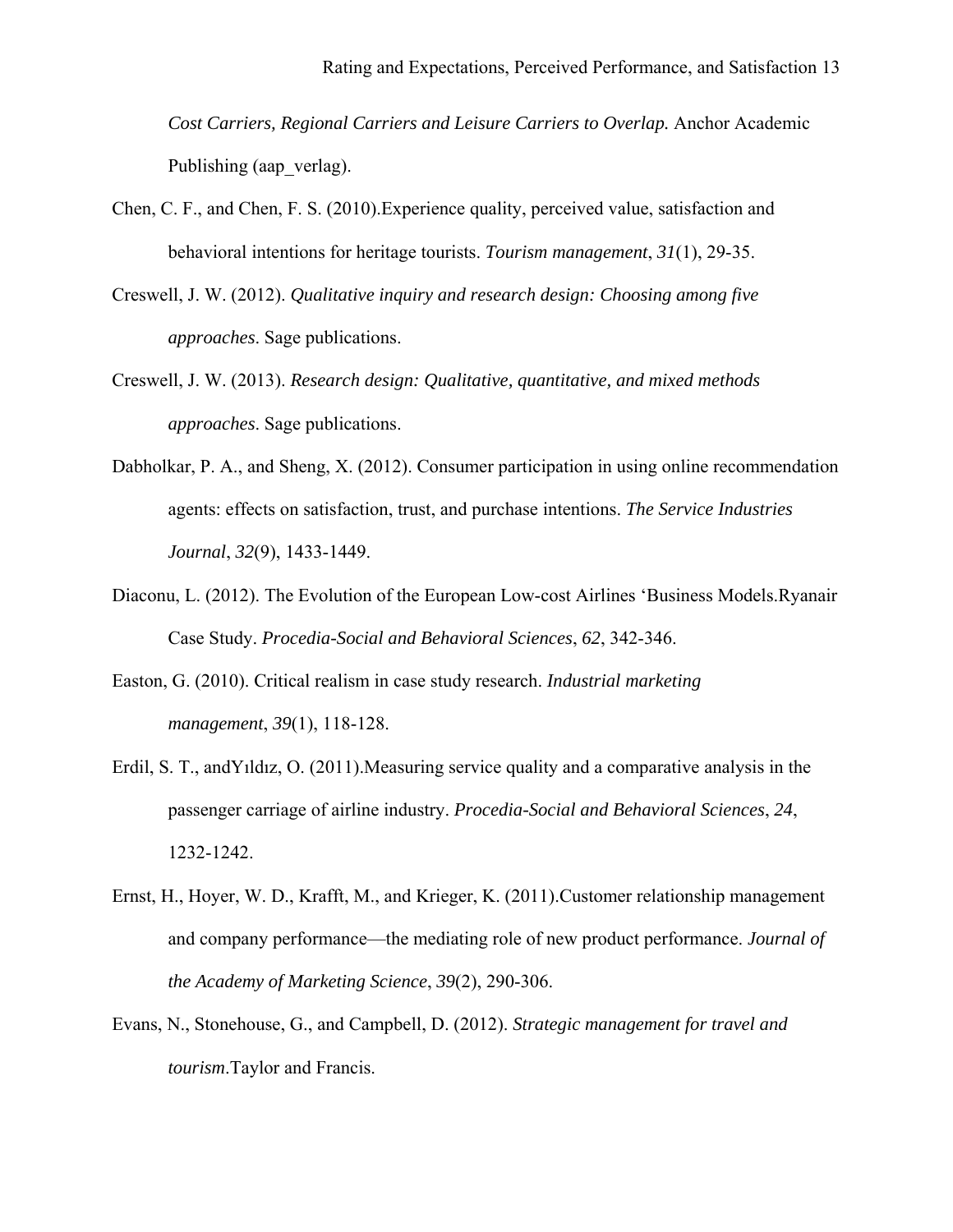- Freathy, P., and O'Connell, F. (2012).Spending time, spending money: passenger segmentation in an international airport. *The International Review of Retail, Distribution and Consumer Research*, *22*(4), 397-416.
- Gnanlet, A., andYayla-Kullu, H. M. (2013).Impact of International Presence on Service Supply Chain Quality. *International Journal of Supply Chain Management*, *2*(3).
- Goedeking, P. (2010). Networks in aviation: strategies and structures. Springer Science and Business Media.
- Goldkuhl, G. (2012). Pragmatism vs interpretivism in qualitative information systems research. *European Journal of Information Systems*, *21*(2), 135-146.
- Graham, A. (2013). Understanding the low cost carrier and airport relationship: A critical analysis of the salient issues. *Tourism Management*, *36*, 66-76.
- Hsu, C. L., and Wu, C. C. (2011). Understanding users' continuance of Facebook: An integrated model with the unified theory of acceptance and use of technology, Expectation disconfirmation model, and flow theory. *International Journal of virtual communities and social networking (IJVCSN)*, *3*(2), 1-16.
- Jahn, D. (2011). Conceptualizing Left and Right in comparative politics: Towards a deductive approach. *Party Politics*, *17*(6), 745-765.
- Kärnä, S. (2014).Analysing customer satisfaction and quality in construction–the case of public and private customers. *Nordic journal of surveying and real estate research*, *2*.
- Kassim, N., andAsiah Abdullah, N. (2010). The effect of perceived service quality dimensions on customer satisfaction, trust, and loyalty in e-commerce settings: A cross cultural analysis. *Asia Pacific Journal of Marketing and Logistics*, *22*(3), 351-371.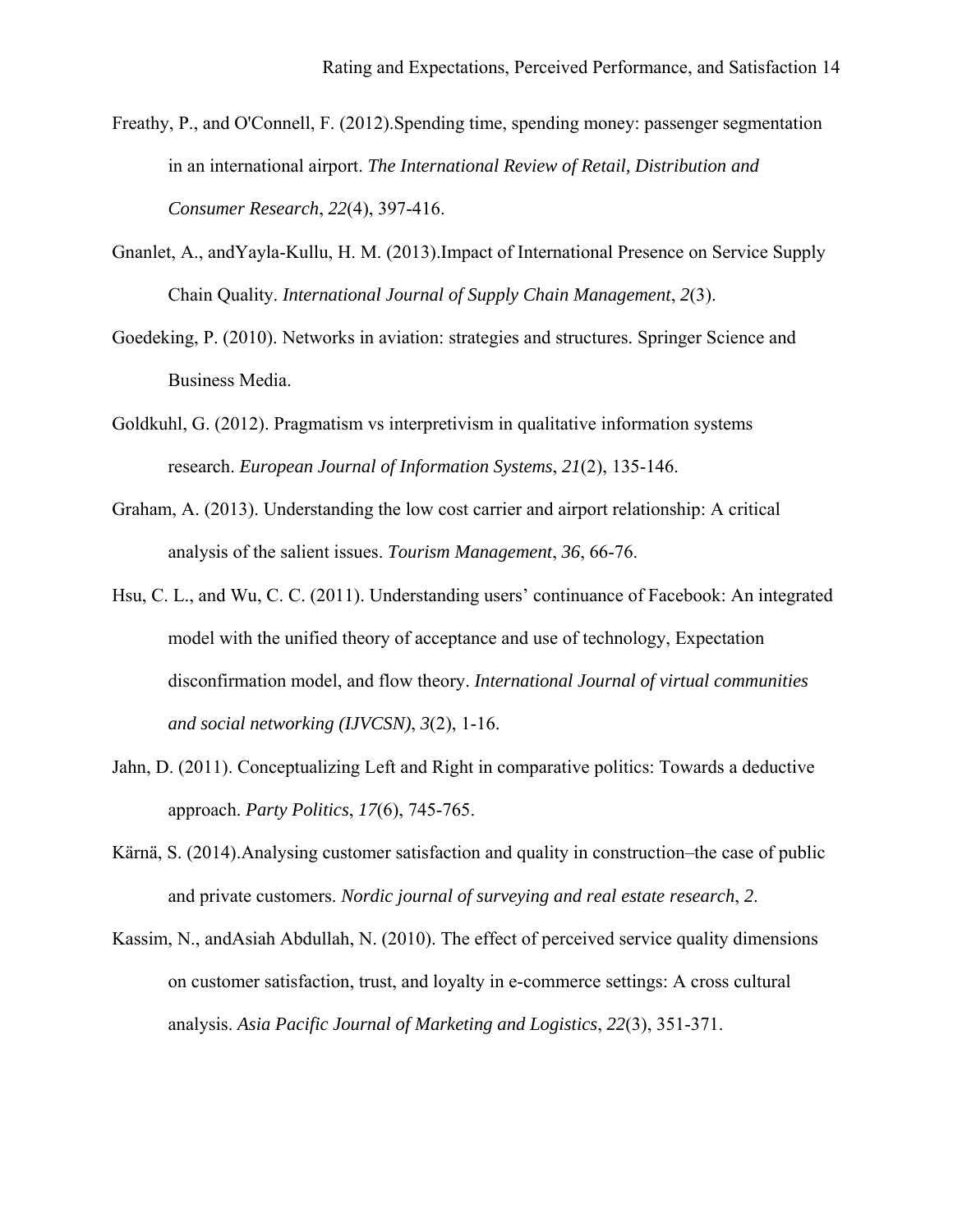- Kim, D. J. (2012).An investigation of the effect of online consumer trust on expectation, satisfaction, and post-expectation. *Information Systems and E-Business Management*, *10*(2), 219-240.
- Kim, Y. K., and Lee, H. R. (2011).Customer satisfaction using low cost carriers. *Tourism Management*, *32*(2), 235-243.

Krippendorff, K. (2012). *Content analysis: An introduction to its methodology*. Sage

- Loïc, P. L. É., Lecocq, X., andAngot, J. (2010). Customer-integrated business models: a theoretical framework. *M@ n@ gement*, *13*(4), 226-265.
- Maxwell, J. A. (2012). *Qualitative research design: An interactive approach* (Vol. 41). Sage publications.
- Meng, S. M., Liang, G. S., and Yang, S. H. (2011). The relationships of cruise image, perceived value, satisfaction, and post-purchase behavioral intention on Taiwanese tourists. *African Journal of Business Management*, *5*(1), 19.
- Monroe, C. (2012). Challenging in Delivering Quality Services: Balancing Customer Expectations and Perceptions in Airline Industry.
- Oliver, R. L. (2014). *Satisfaction: A behavioral perspective on the consumer*. Routledge.
- Orlikowski, W. J. (2010). Practice in research: phenomenon, perspective and philosophy. *Cambridge handbook of strategy as practice*, 23-33.
- Pearson, J. (2016). *The competitive strength of Asian network airlines in competing with low-cost carriers and the use of low-cost subsidiaries* (Doctoral dissertation, © James Pearson).
- Robinson, O. C. (2014). Sampling in interview-based qualitative research: A theoretical and practical guide. *Qualitative Research in Psychology*, *11*(1), 25-41.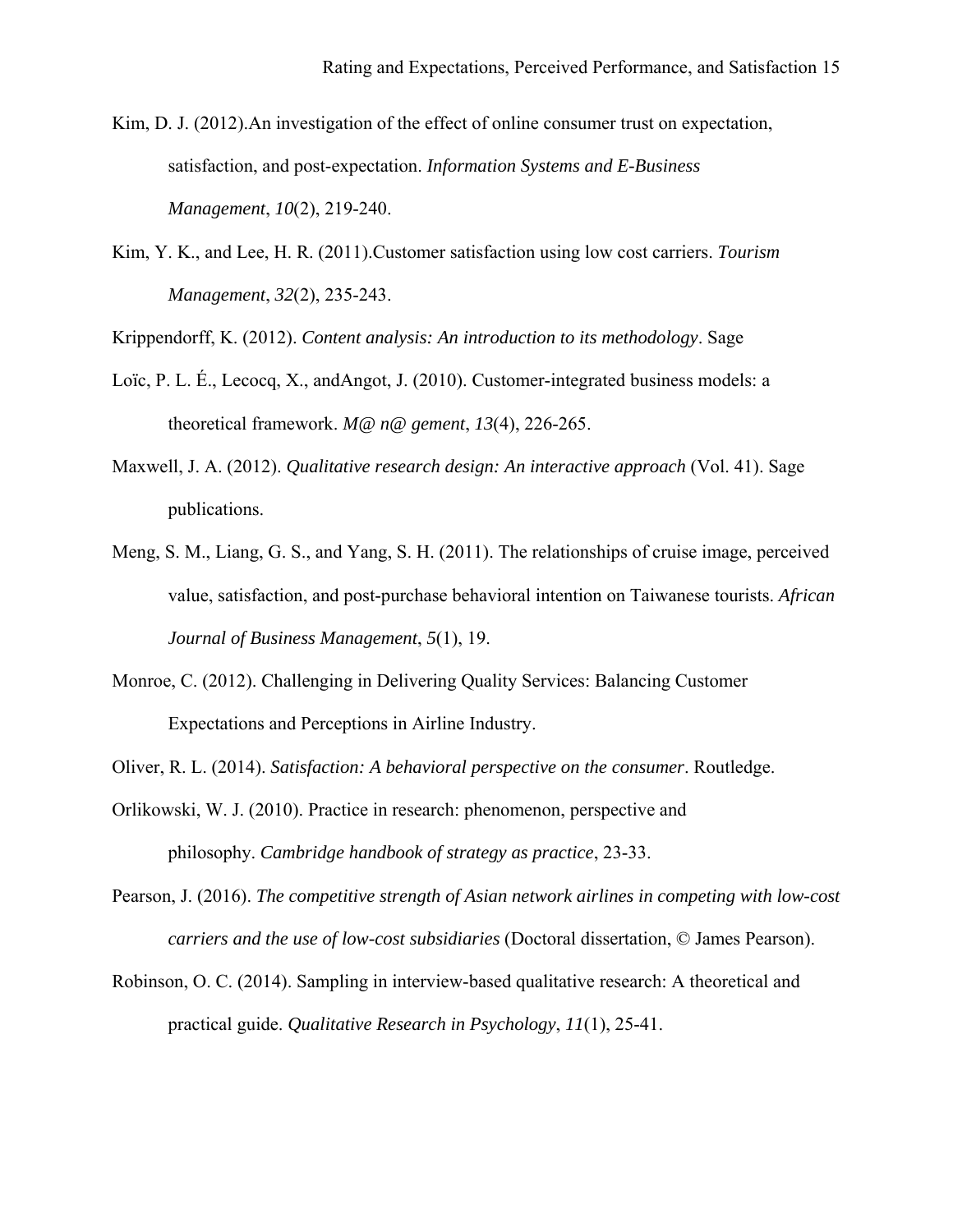- Romani, S., Grappi, S., andDalli, D. (2012). Emotions that drive consumers away from brands: Measuring negative emotions toward brands and their behavioral effects. *International Journal of Research in Marketing*, *29*(1), 55-67.
- Sadler, G. R., Lee, H. C., Lim, R. S. H., and Fullerton, J. (2010). Recruitment of hard-to-reach population subgroups via adaptations of the snowball sampling strategy. *Business Research*, *12*(3), 369-374.
- Saeidi, S. P., Sofian, S., Saeidi, P., Saeidi, S. P., andSaaeidi, S. A. (2015). How does corporate social responsibility contribute to firm financial performance? The mediating role of competitive advantage, reputation, and customer satisfaction. *Journal of Business Research*, *68*(2), 341-350.

Saunders, M. N. (2011). *Research methods for business students, 5/e*. Pearson Education.

Siddiqi, K. O. (2011). Interrelations between service quality attributes, customer satisfaction and customer loyalty in the retail banking sector in Bangladesh. *International Journal of Business and Management*, *6*(3), 12.

Smith, J. A. (Ed.). (2015). *Qualitative psychology: A practical guide to research methods*. Sage.

- Tam, J. L. M. (2011). The moderating effects of purchase importance in customer satisfaction process: An empirical investigation. *Journal of Consumer Behaviour*, *10*(4), 205-215.
- Taylor, P. C., and Medina, M. N. D. (2013). Educational research paradigms: From positivism to multiparadigmatic. *The Journal of Meaning-Centered Education*, *1*(2), 1-13.
- Thanasupsin, K., Chaichana, S., andPliankarom, S. (2010). Factors influencing mode selections of low-cost carriers and a full-service airline in Thailand. *Transportation Journal*, 35-47.

Tolpa, E. (2012). Measuring customer expectations of service quality: Case airline industry.